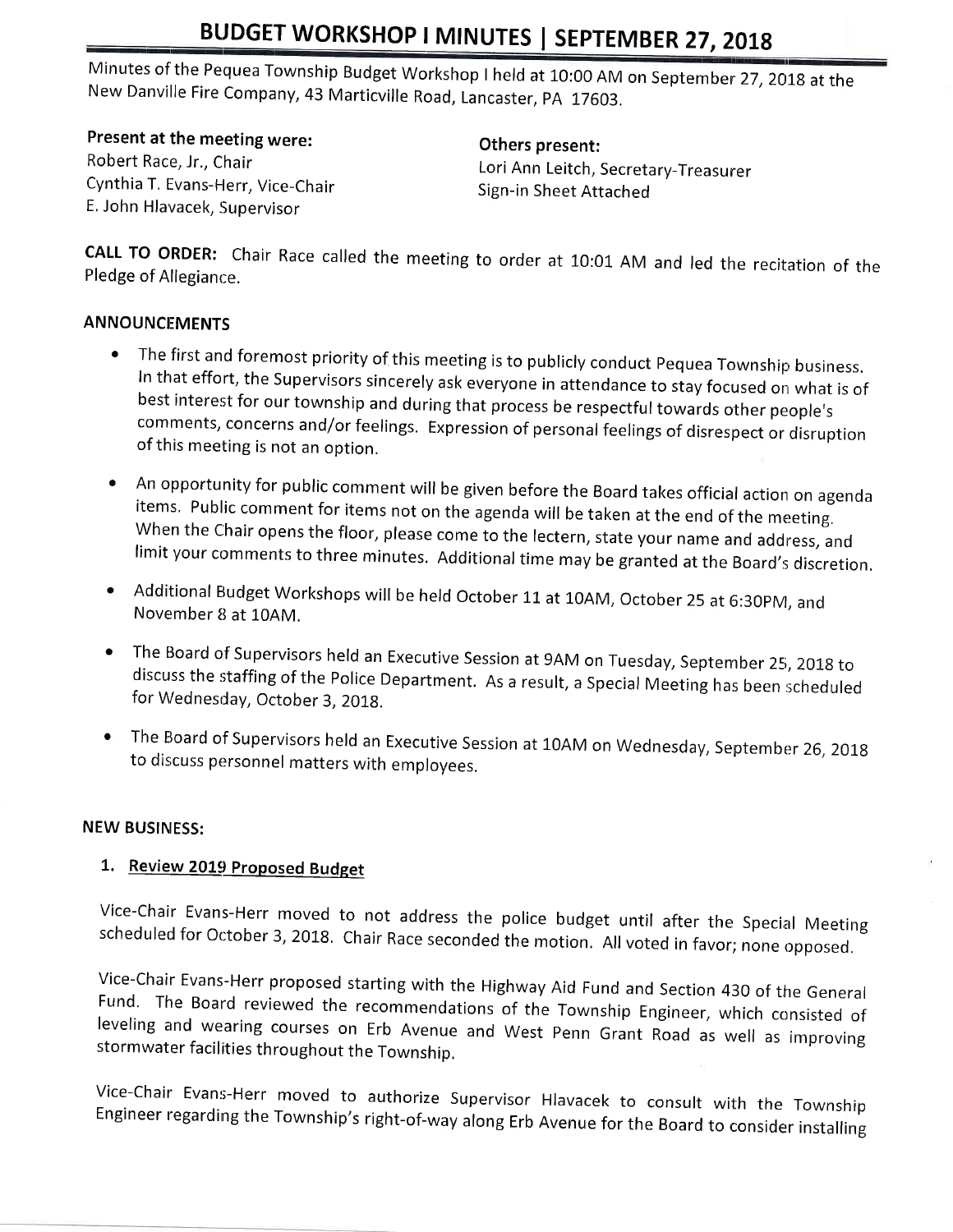## BUDGET WORKSHOP I MINUTES I SEPTEMBER 27,20t8

a turnaround for the plow trucks. Supervisor Hlavacek seconded the motion. All voted in favor; none opposed.

Vice-Chair Evans-Herr moved to authorize Chair Race to consult with the Township Engineer<br>regarding the repair of the culvert wing walls on Silver Mine Road. Supervisor Hlavacek seconded the<br>motion. All voted in favor: non

Jim Rudy of 313 Radcliff Road suggested cleaning the side gutters to prevent damage to the road.

Ken Adams of 39 Cobblestone Drive expressed concern about not having a Roadmaster to prepare a prioritized list of roads in need to attention.

Don Purdum of 129 Marticville Road reiterated Mr. Adams' sentiment regarding the lack of a plan.

Jackie Johns of 23 Pine Lane encouraged the Board of supervisors to budget for <sup>a</sup> Roadmaster.

Chair Race moved to hire a Roadmaster at an annual salary of fifty-five thousand dollars. Motion died due to lack of a second.

Vice-chair Evans-Herr advocated hiring a Public works Director instead of a Roadmaster.

RECESS: Chair Race called a recess at 11:57 AM. The Board reconvened at 12:04 PM.

The Supervisors reviewed the Treasurer's proposed figures for revenue. Vice-Chair Evans-Herr recommended reducing Real Estate Transfer Taxes 310.100 from \$84,075.72 to \$80,000.00.

Following a recounting of pending legal matters, Vice-Chair Evans-Herr suggested increasing 404.310<br>General Legal Services from \$62,000.00 to \$75.000.00.

Mr. Adams criticized the governing body for its reliance on Special Counsel.

The Board removed \$20,000.00 from 410.740 Capital Machinery Purchase which was intended to save for a new police vehicle.

RECESS: Chair Race called a recess at 1:35 PM. The Board reconvened at 1:40 PM.

Vice-chair Evans-Herr advocated eliminating the contribution of 52,302.50 to the Lancaster County Drug Task Force under 463.530.

Supervisor Hlavacek reduced 430.260 Small Tools from \$4,000.00 to \$3,000.00.

Based on Mr. Purdum's recommendations for printing and mailing the Pequea Pulse, 406.215<br>Postage was decreased from \$3,000.00 to \$2,500.00 and 406.342 Printing was increased from \$1,000.00 to \$1,500.00.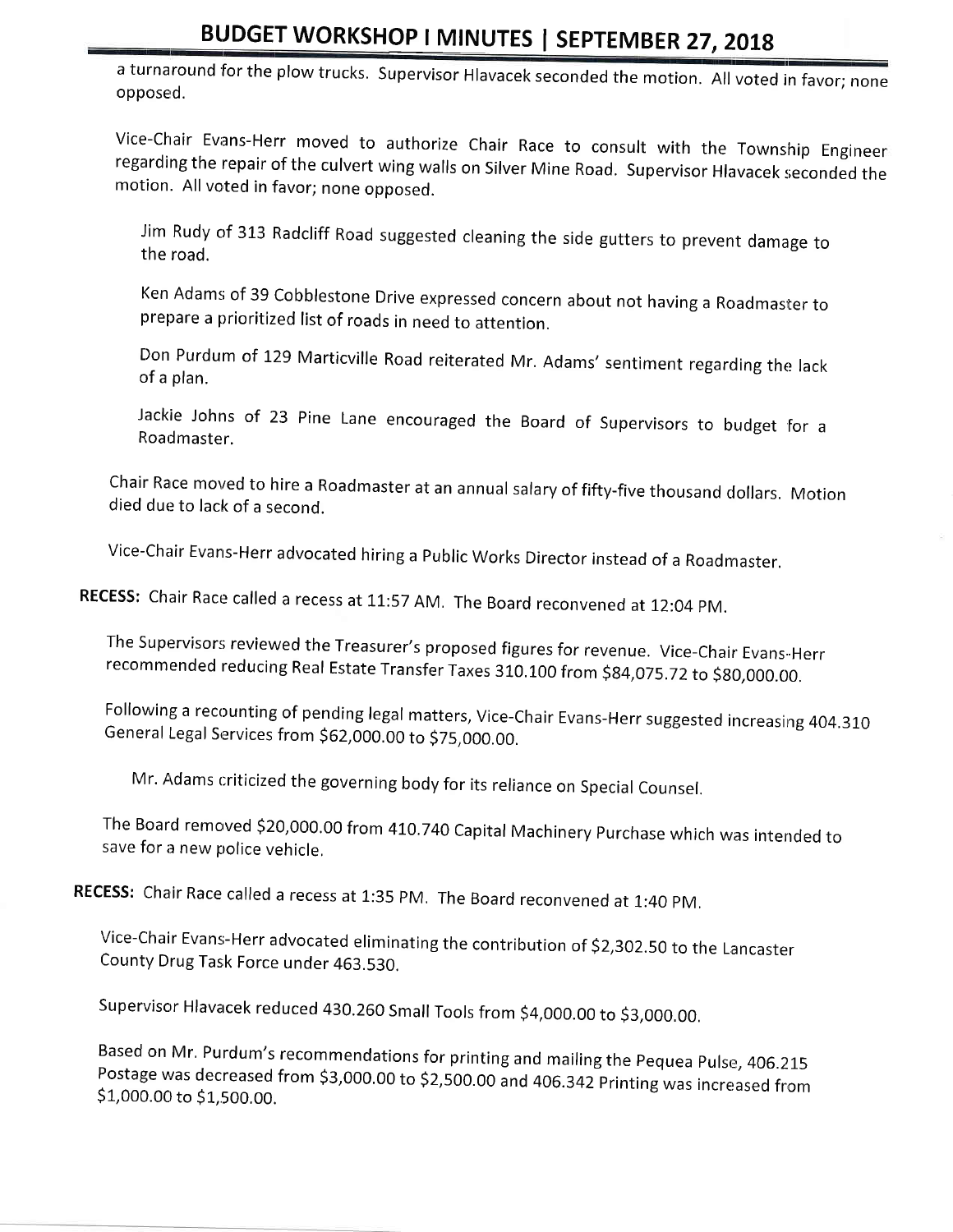# BUDGET WORKSHOP I MINUTES | SEPTEMBER 27, 2018

Vice-Chair Evans-Herr lowered 406.471 Pre-employment Background Checks from \$1,000.00 to \$350.00.

PUBLIC COMMENTS: None

ADJOURNMENT: chair Race adjourned the meeting at 2:23 pM.

Respectfully Submitted,

Lori Ann Leitch, Secretary